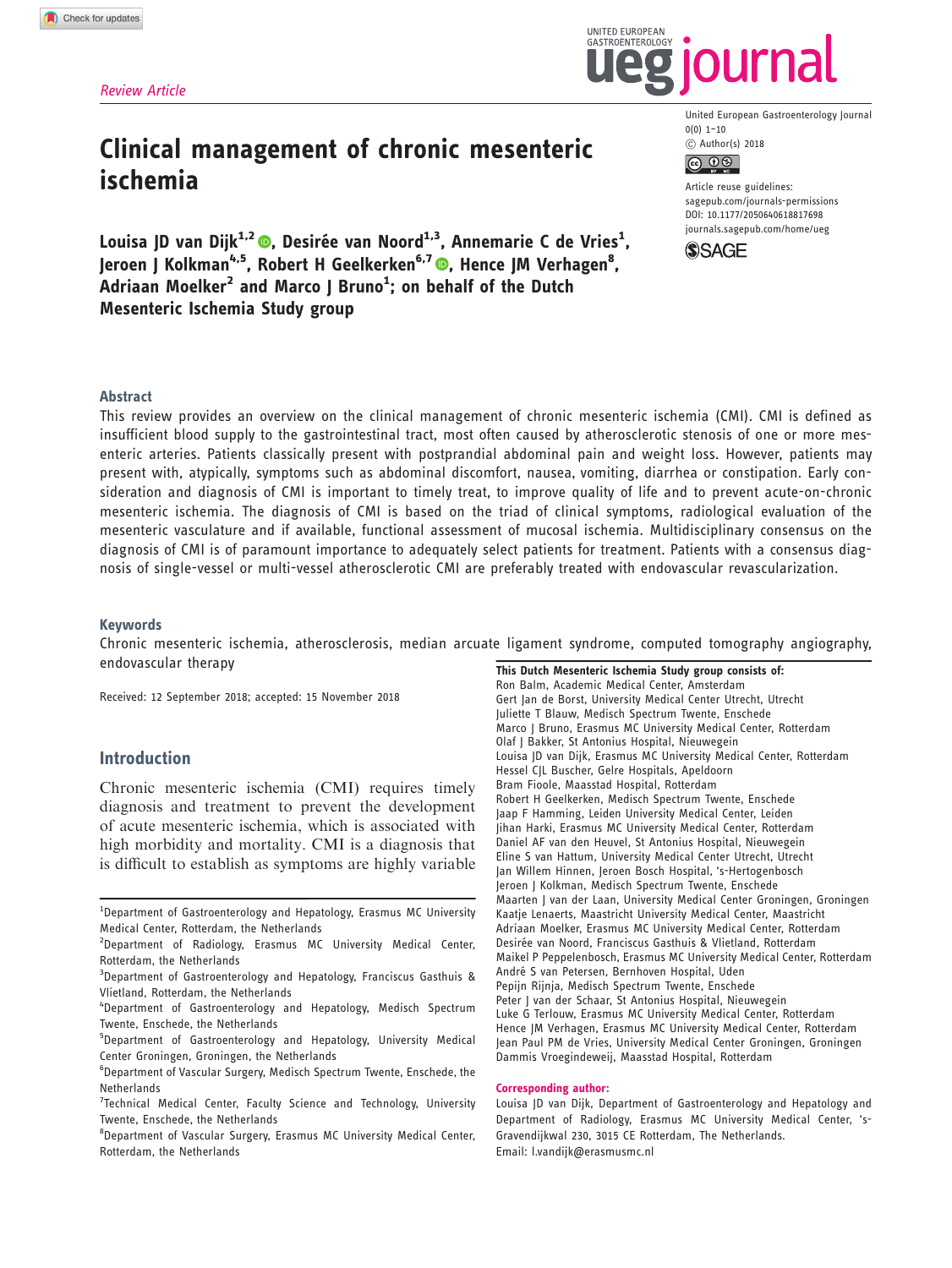and diagnostic tests may be inconclusive. Recently, three guidelines for CMI management have been published: a clinical practice guideline of the European Society of Vascular Surgery  $(ESVS)$ ,<sup>1</sup> criteria on radiological management by the American College of Radiology  $(ACR)^2$  and quality improvement guidelines for endovascular revascularization by the Society of Interventional Radiology (SIR).<sup>3</sup> Gastroenterology guidelines on CMI are lacking. This review provides an overview of available literature on the clinical management of patients suspected of CMI with focus on occlusive arterial CMI.

# Clinical presentation

CMI is defined as insufficient blood supply to the gastrointestinal (GI) tract resulting in ischemic symptoms with duration of at least three months.<sup>1</sup> Typical symptoms of CMI include postprandial abdominal pain with food aversion and weight loss. The abdominal pain is classically located in the mid-abdomen or epigastrium and starts usually 20–30 minutes after a meal with a duration of 1–2 hours. Atypical symptoms are constant abdominal discomfort, nausea, vomiting,  $diarhea$  or constipation.<sup>1</sup> Abdominal bruit may be present during physical examination; however, the ''classic CMI triad'' of postprandial abdominal pain, weight loss and abdominal bruit is only present in 16–22% of CMI patients.<sup>4,5</sup>

# Etiology

Atherosclerotic stenosis of one or more mesenteric arteries is the cause in  $>90\%$  of CMI cases.<sup>6</sup> Less frequently CMI is caused by vasculitis. Three mesenteric arteries provide blood supply to the intestines: the celiac artery (CA), superior mesenteric artery (SMA) and inferior mesenteric artery (IMA). An extensive collateral circulation exists between these arteries. Asymptomatic mesenteric stenoses are common in the general population and prevalence increases with age. The prevalence of asymptomatic CA and/or SMA stenosis is reported as 3% in patients under 65 years and 18% in patients older than 65 years.<sup>7</sup>

Multi-vessel mesenteric stenosis causing CMI is a well-accepted conception, whereas insufficient blood supply caused by isolated mesenteric stenosis is thought to be limited because of abundant collaterals. If the collateral circulation is insufficient, however, revascularization of a single-vessel stenosis will result in symptom relief. $5,8-10$ 

The most common cause of isolated CA stenosis is median arcuate ligament syndrome (MALS): anatomical eccentric compression of the CA and/or celiac ganglion by the median arcuate ligament (MAL) and diaphragmatic crura. $11$  The degree of stenosis caused by the MAL depends on the respiratory cycle. The MAL moves caudally during inspiration, releasing the compression on the CA and increasing compression during expiration (Figure 1), although compression only during inspiration may be observed as well. Characteristics of patients with CMI differ depending upon the underlying cause being MALS or atherosclerosis (Table 1). $12-18$ 

Chronic non-occlusive ischemia (NOMI) or "migraine abdominale"<sup>19</sup> is characterized by symptoms of CMI in the absence of a vascular stenosis and is diagnosed in up to  $13-16%$  of all CMI patients.<sup>10</sup> Several pathophysiological mechanisms causing chronic NOMI have been suggested: underlying conditions such as cardiac and pulmonic insufficiency, shunts, occlusion of smaller arteries due to spasms or micro-emboli, and autonomic dysfunction. Therapy is directed to ameliorate the adverse effects of the underlying pathophysiological mechanism that is vasodilating medication in case of autonomic dysfunction or optimizing oxygen supply to the GI tract in case of underlying cardiac or pulmonic disease. Successful treatment of these patients, however, is challenging because the etiology of chronic NOMI is not fully unraveled yet.

## **Diagnosis**

In the absence of a golden standard test, the diagnosis of CMI is established by consensus in a multidisciplinary meeting attended by vascular surgeons, gastroenterologists and (interventional) radiologists.<sup>1,20</sup> The consensus diagnosis is based on clinical symptoms, radiological evaluation of the mesenteric vasculature and, if available, functional assessment of mucosal ischemia. $2^{1-23}$  The value of symptoms alone is limited for the prediction of the diagnosis of CMI. $4,24,25$ 

Computed tomography angiography (CTA) is the primary imaging modality in patients with a moderate or high suspicion of CMI to assess the mesenteric arteries and to detect other intra-abdominal pathology according to the ESVS guidelines.<sup>1</sup> CTA depicts various atherosclerotic plaque components such as soft plaque and calcifications with a sensitivity for mesenteric artery stenosis of 100% and a specificity of  $95\%$ .<sup>26</sup> Current magnetic resonance angiography (MRA) techniques seem not as accurate as CTA, especially for the IMA and smaller branch vessels.<sup>27</sup> When CTA is not feasible, that is in the presence of contrast allergy or renal insufficiency, MRA can be used as an alternative according to the ACR guidelines. $^{2}$  Duplex ultrasound (DUS) can be used as first screening imaging modality to identify a mesenteric artery stenosis. DUS identifies  $a \ge 70\%$  CA stenosis with a sensitivity of 72–100% and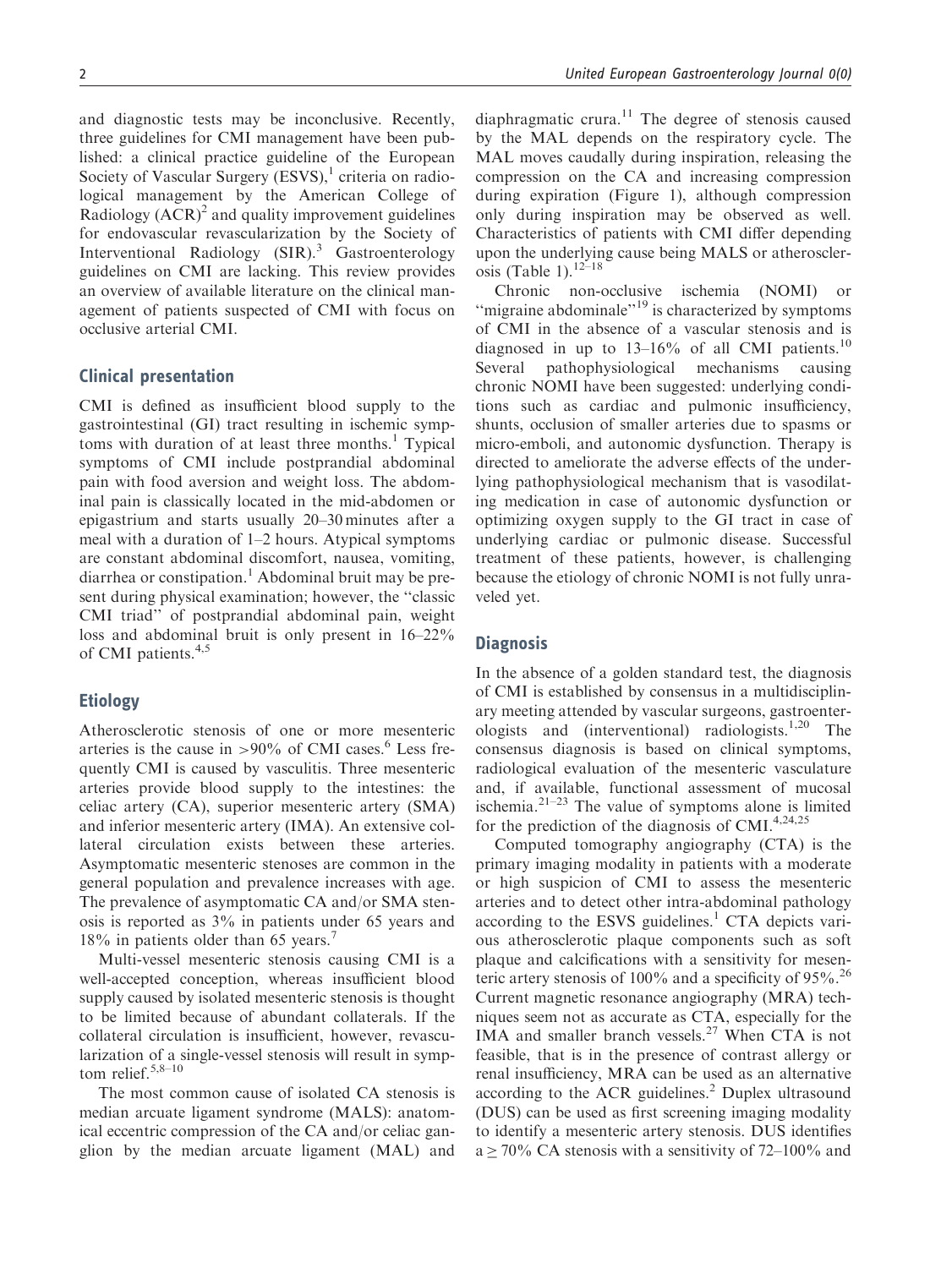

Figure 1. A 48-year-old woman presented with postprandial abdominal pain and 10-kg weight loss. Computed tomography angiography (CTA) showed compression of the celiac artery (CA), with increased compression on expiration (a) and less compression on inspiration (b). Patient was planned for surgical release of CA. After successful release, patient had gained 5 kg in weight and was symptom free. CTA 11 months after surgery showed an open CA on expiration (c) and on inpiration (d).

|  | Table 1. Reported prevalence of characteristics of patients with |  |  |  |  |  |
|--|------------------------------------------------------------------|--|--|--|--|--|
|  | atherosclerotic CMI versus patients with CMI based on MALS.      |  |  |  |  |  |

|                       | Atherosclerotic CMI <sup>12</sup> | $MALS13-18$ |
|-----------------------|-----------------------------------|-------------|
| Mean age (years)      | 69                                | $37 - 54$   |
| Female                | 62%                               | $69 - 78%$  |
| Smoking               | 66%                               | $33 - 63%$  |
| Hypertension          | 64%                               | 33%         |
| <b>Hyperlipidemia</b> | 41%                               | 13%         |
| <b>CVD</b>            | 54%                               | $6\%$       |

CMI: chronic mesenteric ischemia; CVD: cardiovascular disease; MALS: median arcuate ligament syndrome.

a specificity of 77–90% and  $a \ge 70\%$  SMA stenosis with a sensitivity of 72–100% and a specificity of 84– 98%.<sup>3,28</sup> However, DUS is operator dependent, technically challenging and the flow velocities of the evaluated artery could be influenced by respiration, the presence of concomitant stenosis in other mesenteric vessels, and existing stents. Digital subtraction angiography (DSA) is reserved for treatment of occlusive mesenteric artery disease and is replaced by CTA as diagnostic modality. Plain abdominal X-ray has no role in the diagnosis of CMI.

Dynamic imaging is important to detect a CA stenosis caused by MALS because the grade of stenosis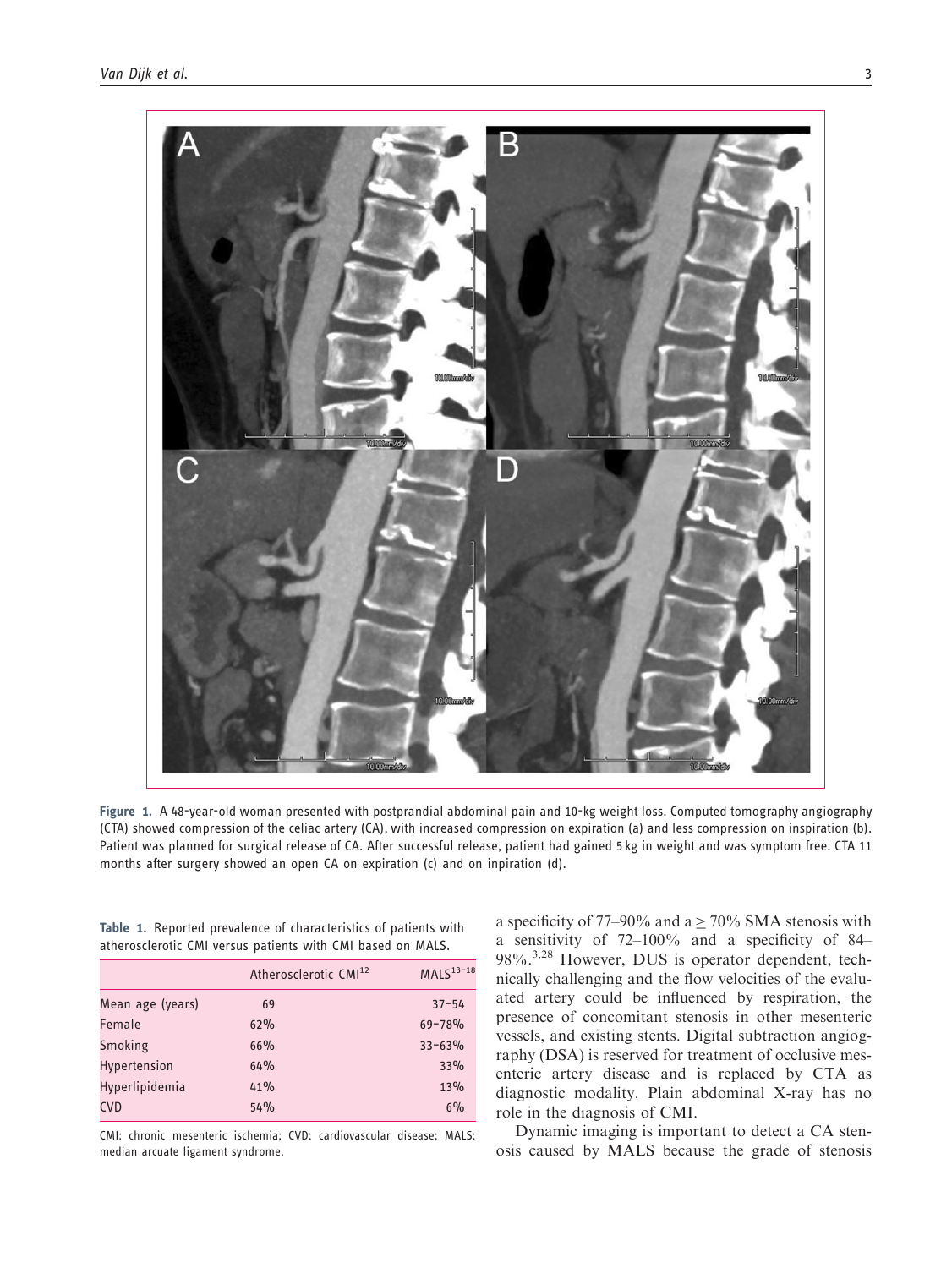varies with respiration in contrast to atherosclerotic stenosis. CTA, MRA, DUS or DSA during both inspiration and expiration phases are sufficient.

A functional test to prove actual GI ischemia is needed because of the high prevalence of mesenteric stenosis in the asymptomatic general population and the large overlap of symptoms of CMI with many other disorders. Visible light spectroscopy (VLS) performed during upper endoscopy allows measuring of the oxygen saturation of the upper GI mucosa using a fiber-optic catheter passed through the accessory channel of the endoscope connected to the VLS oximeter (T-Stat 303 Microvascular Oximeter; Spectros, Portola Valley, California).<sup>29</sup> The sensitivity of VLS measurements for the diagnosis of CMI is 90% and the specificity is  $60\%$ .<sup>30</sup> The VLS measurements are reproducible in clinical practice with fair to good intraobserver and interobsever reliability.<sup>31</sup> Tonometry is another functional test that measures luminal partial pressure of carbon dioxide (PCO2) by a nasogastric and nasojejunal catheter attached to a capnography (Tonocap). Luminal PCO2 increases during mesenteric ischemia. Exercise tonometry is performed during a bicycle test (sensitivity 78%, specificity  $92\%$ <sup>10</sup>) and 24-hour tonometry is performed using test meals as provocation (sensitivity 76%, specificity  $94\%^{23}$ ). A functional test is not needed in the work-up of the most common CMI suspected patients with typical symptoms and multi-vessel disease (Figure 2). However, especially in the work-up of single-vessel disease a functional test is a prerequisite. It is therefore recommended to refer these patients to a specialized center to undergo functional testing. Research is in progress to develop simple and reliable functional tests that can be widely applied.

Laboratory tests such as leukocytes, D-dimer, lactate and C-reactive protein are not useful for detection of CMI.1,32,33 Because CMI is a state of transient ischemia episodes induced by eating, fasted marker levels are presumably not sufficient to indicate CMI. In a study in which several serum markers before and after a meal were determined in patients suspected of CMI, a significant increase of D-dimer was reported in 32 CMI patients after a meal in contrast with 8 patients without CMI.32 Another study in 49 CMI-suspected patients reported a significant increase in intestinal fatty acid– binding protein levels in patients with a positive tonometry result after a meal in contrast with patients with a normal response after a meal.<sup>33</sup> Further research and larger studies are needed to potentially identify a sensitive and specific biomarker for detecting CMI.

In contrast to a diagnosis of acute ischemic colitis, endoscopic assessment of the mucosa by visual appraisal or taking biopsies plays no crucial role in detecting CMI. In CMI patients atrophy of the duodenal mucosa and non-Helicobacter pylori/non-nonsteroidal anti-inflammatory drug gastric or duodenal ulcers are observed in a minority of cases.<sup>24</sup> Histological examination of biopsy samples are not discriminative for the diagnosis of CMI.34 Nevertheless, an upper endoscopy remains indicated in CMI-suspected patients to exclude alternative diagnoses, such as peptic ulcer.

Multi-vessel stenoses and classic symptoms will lead to a straightforward diagnosis of CMI. In case of single-vessel disease careful investigation for alternative causes is warranted.<sup>1</sup> Exclusion of other etiologies by imaging of the upper abdomen (DUS/computed tomography (CT)/magnetic resonance (MR)) for gallstones and pancreatitis and upper endoscopy in patients suspected of CMI is important to prevent overtreatment (Figure 2). When a consensus diagnosis of occlusive CMI is established in the multidisciplinary meeting, patients are planned for revascularization therapy. A definitive diagnosis of CMI is proven when technically successful treatment results in durable symptom relief.

## **Therapy**

Revascularization is indicated in patients with occlusive CMI to relieve symptoms, improve quality of life, restore normal weight and improve survival by preventing bowel infarction (acute-on-chronic mesenteric ischemia).<sup>1</sup> The challenge is to select the patient with mesenteric stenosis who will benefit from treatment. Revascularization is accepted in case of symptomatic multi-vessel stenosis (Figure 3). Because the presence of the mesenteric collateral circulation is assumed to prevent single-vessel CMI, revascularization is up for discussion in case of single-vessel stenosis (Figure 1 and Figure 4). However, after careful selection by multidisciplinary consensus and functional assessment persistent symptom relief was reported in 73% of symptomatic patients diagnosed with single-vessel CMI based on a solitary CA or SMA stenosis.<sup>9</sup>

Open surgical revascularization has been the standard therapy modality for years. However, endovascular revascularization is less invasive and has become the therapy of choice in most centers over the past two decades.1–3 The number of endovascular procedures performed for CMI in the USA has increased significantly from 0.6 per million in 2000 to 4.5 per million in 2012  $(p < 0.01).$ <sup>35</sup>

Prospective studies comparing percutaneous transluminal angioplasty (PTA) alone with primary stenting are lacking. However, in parallel to renal artery stenosis and the advantage of stent placement over PTA in this patient group, endovascular therapy for mesenteric stenosis consists of stent placement according to the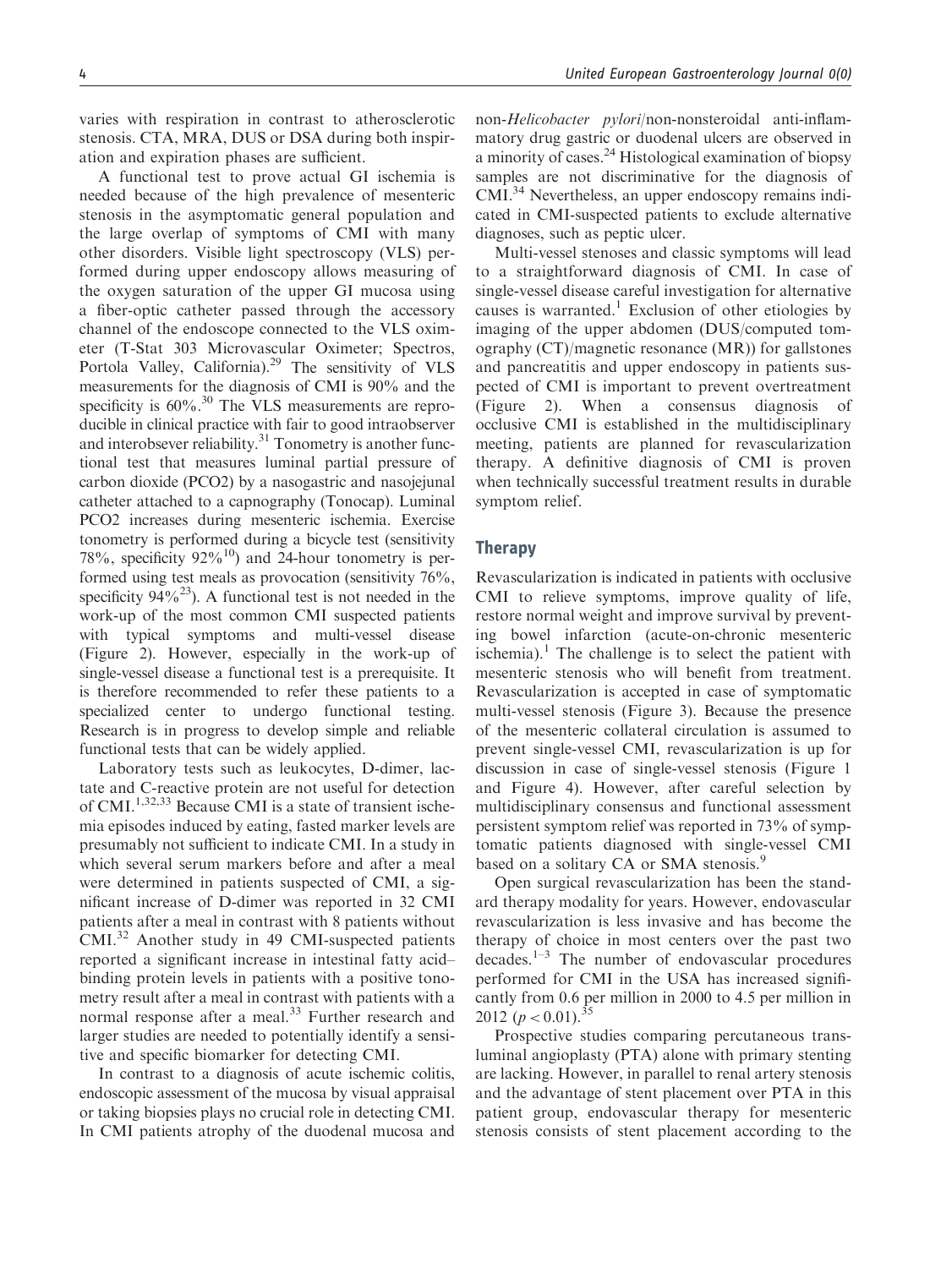

Figure 2. Algorithm for clinical management of chronic mesenteric ischemia.

\*Refer for functional test. Suitable functional tests are upper gastrointestinal endoscopy with visible light spectroscopy or gastric-jejunal tonometry (24-hour tonometry or exercise tonometry).

CA: celiac artery; CMI: chronic mesenteric ischemia; CT: computed tomography; CTA: computed tomography angiography; DUS: duplex ultrasound; MR: magnetic resonance; MRA: magnetic resonance angiography; MALS: median arcuate ligament syndrome; NOMI: nonocclusive mesenteric ischemia; PMAS: percutaneous mesenteric artery stenting; SMA: superior mesenteric artery.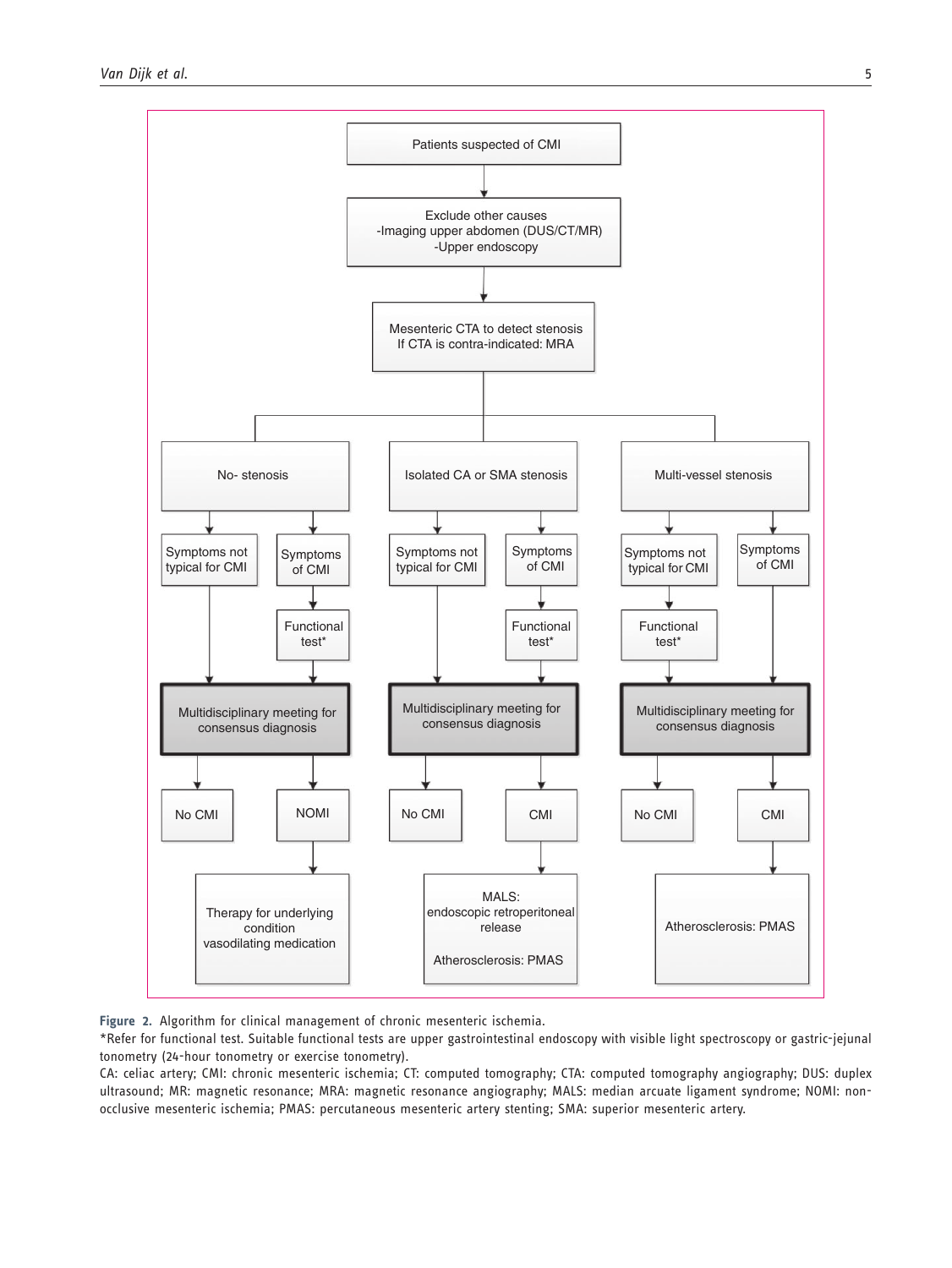

Figure 3. A 69-year-old woman presented with postprandial abdominal pain and 10-kg weight loss over three months. A significant stenosis of the celiac artery (CA) and superior mesenteric artery (SMA) was shown on computed tomography angiography (CTA) (a). A consensus diagnosis of multi-vessel chronic mesenteric ischemia was established and patient was planned for endovascular revascularization. The CA and SMA were successfully stented. CTA 6 months after revascularization showed open stents (b). The patient was free of symptoms and her weight increased by 12 kg.



Figure 4. A 50-year-old man presented with postprandial abdominal pain and 13-kg weight loss. Computed tomography angiography (CTA) showed a significant stenosis of the superior mesenteric artery (SMA) and <50% celiac artery stenosis (a). His mucosal saturation levels were decreased as detected by visible light spectroscopy. A consensus diagnosis of single-vessel chronic mesenteric ischemia was established and patient was planned for stent placement of the SMA. CTA 6 months after revascularization showed an open SMA stent (b). The patient was free of symptoms and his weight increased by 7 kg.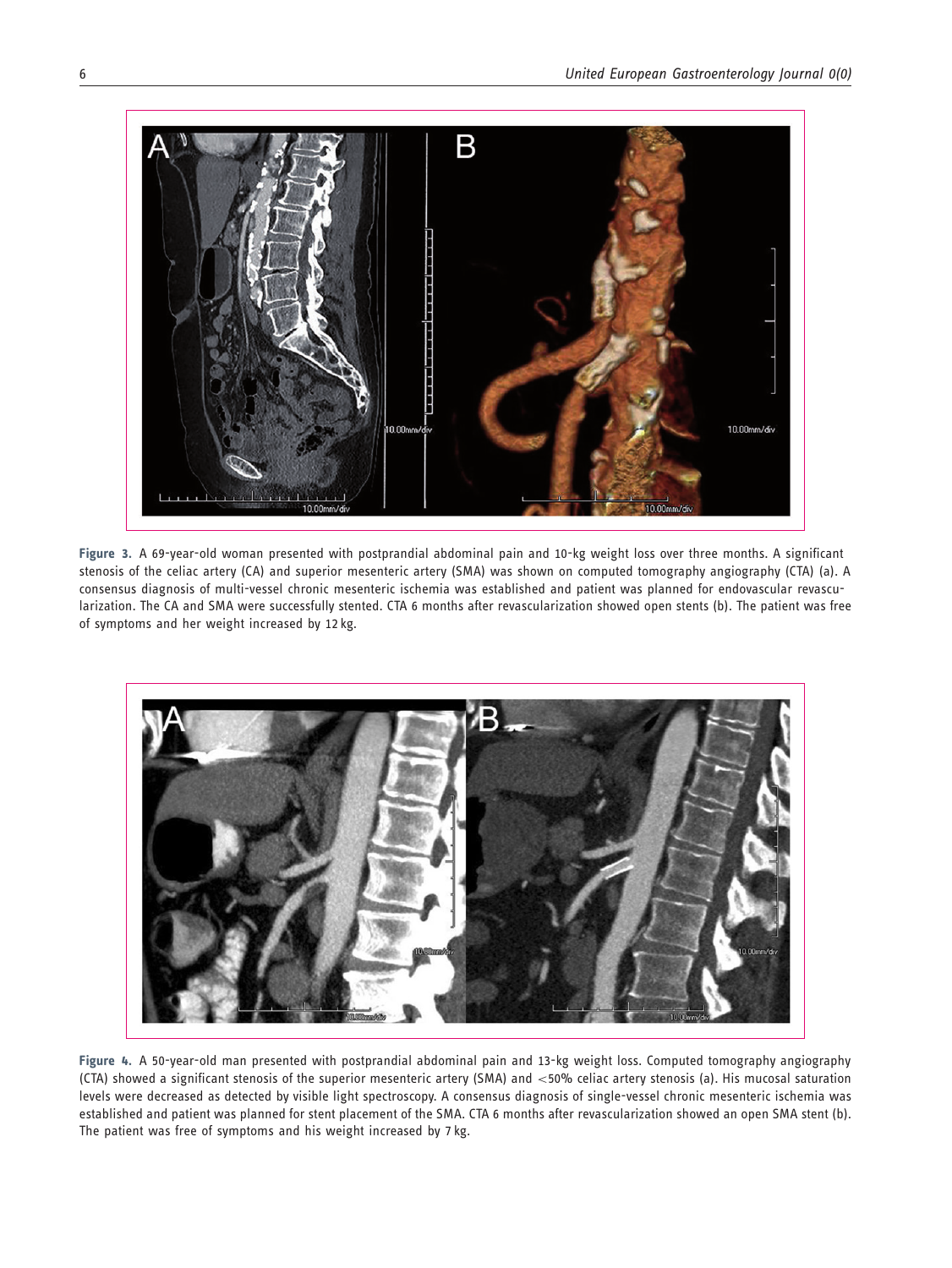ESVS and SIR guidelines.<sup>1,3</sup> Mesenteric stenoses are usually located at the ostium and are therefore prone to recoil after PTA.<sup>3,36,37</sup> The endovascular approach is transbrachial or transfemoral, but a transradial approach for percutaneous mesenteric artery stenting (PMAS) is recognized as a safe alternative to the transbrachial approach.<sup>38</sup> Bare-metal stents are standard care but retrospective data have reported better primary patency rates when using covered stents.<sup>39</sup> Outcome of a Dutch randomized multicenter clinical trial (NCT02428582) is currently awaited to confirm the superiority of covered stents for PMAS.

Open surgical revascularization can be considered if endovascular approach has failed, if endovascular revascularization is technically not possible due to extensive occlusion and calcification and contraindications to radiation or contrast media, or if revascularization is needed in young patients with complex non-atherosclerotic lesions caused by vasculitis or mid-aortic syndrome.<sup>1</sup> Open surgical revascularization can be performed antegrade (from the supraceliac aorta), or retrograde (from the iliac artery), or hybrid with open access to the SMA and retrograde stenting. Autogenously revascularization techniques are first choice but a prosthetic conduit can be used as bypass for one or more vessels as well.

Overall technical success rates of endovascular mesenteric revascularization varied from 85–100% versus technical success rates of surgical revascularization of  $97-100\%$ .<sup>3,6,40</sup> Relative contraindications for endovascular revascularization associated with lower technical success rate and/or increased procedural complications are highly tortuous aorta-iliac arteries, long-segment occlusion, small-diameter distal vessels and heavily calcified stenosis. $3$  It should be emphasized that ostial occlusion does not exclude PMAS. In a study of 185 CA and SMA vessels treated with PMAS, 21% of the revascularized vessels (9 CA and 30 SMA) were occluded prior to PMAS.<sup>41</sup>

Complication rates of surgical revascularization in CMI patients are reported as  $13-40\%^{24,42}$  and endovascular complication rates has been reported between 0 and  $31\%$  (Table 2).<sup>2,3</sup> In 4–38% of the cases the complication of the endovascular intervention is access site related, whereby access site hematomas are most reported.3,12

The therapy for MALS consists of surgical release of the MAL, adjacent crus of the diaphragm and removal of the celiac plexus (Figure 4). If stenosis of the CA persists after adequate surgical release, additional bypass surgery or endovascular therapy is performed.<sup>43</sup> An endoscopic retroperitoneal release is favorable because this has proved feasible and less invasive with comparable short-term results with the open procedure.<sup> $17$ </sup> PMAS is contraindicated as primary therapy

| Table 2. Reported type of complications of mesenteric endovas- |
|----------------------------------------------------------------|
| cular revascularization versus mesenteric surgical             |
| revascularization.                                             |

| Complications of endovascular<br>revascularization <sup>2,3</sup> | Complications of surgical<br>revascularization <sup>24,42</sup> |
|-------------------------------------------------------------------|-----------------------------------------------------------------|
| Hematoma                                                          | Bowel resection                                                 |
| Access site dissection                                            | Acute renal failure                                             |
| Mesenteric dissection                                             | Acute myocardial infarction                                     |
| Thrombosis                                                        | Stroke                                                          |
| <b>Branch perforation</b>                                         | Peripheral vascular disease                                     |
| Stent dislodgement                                                | Hemorrhage                                                      |
| Distal thromboembolization                                        | Respiratory failure                                             |
|                                                                   |                                                                 |

for MALS, because of the high risk of stent fracture resulting in restenosis.<sup>3</sup>

# Clinical outcome after treatment

Repeated follow-up after therapy for CMI might be considered to detect symptomatic restenosis according to the ESVS guidelines.<sup>1</sup> Routine repeated imaging after therapy may show restenosis, but the benefit of treating asymptomatic restenosis is unknown. Antiplatelet therapy is recommended after revascularization and dual antiplatelet therapy may be considered for 3–12 months. $1-3$ 

In-stent stenosis can be seen in 28–36% of endovascular-treated patients within 2 years after PMAS.<sup>3</sup> This number is lower after surgical revascularization with 0– 25%.6,40 Independent predictors of restenosis after mesenteric revascularization are endovascular revascularization, prior mesenteric intervention, female gender and small  $(<6$  mm) SMA diameter.<sup>44</sup> Severe mesenteric calcification, occlusions, longer lesions and small vessel diameter are associated with an increased risk of distal embolization, restenosis and reinterventions after endovascular revascularization.<sup>40</sup>

Surgical revascularization is associated with a superior long-term patency rate compared to endovascular revascularization (cumulative odds ratio 3.57, 95% confidence interval (CI) 1.82–6.87,  $p = 0.0002$ .<sup>45</sup> Table 3 shows the 1-year and 5-year primary patency rates and primary assisted patency rates of surgical versus endovascular revascularization.<sup>3,41,45,46</sup>

A recently published meta-analysis included 100 observational studies to compare endovascular revascularization (10,679 patients) and open surgical revascularization  $(8047 \text{ patients})$ .<sup>12</sup> Risk of in-hospital complications was significantly increased in the open surgical revascularization group (relative risk (RR) 2.19, 95% CI 1.84–2.60). The risk of 3-year recurrence was lower in the patients treated with open surgery than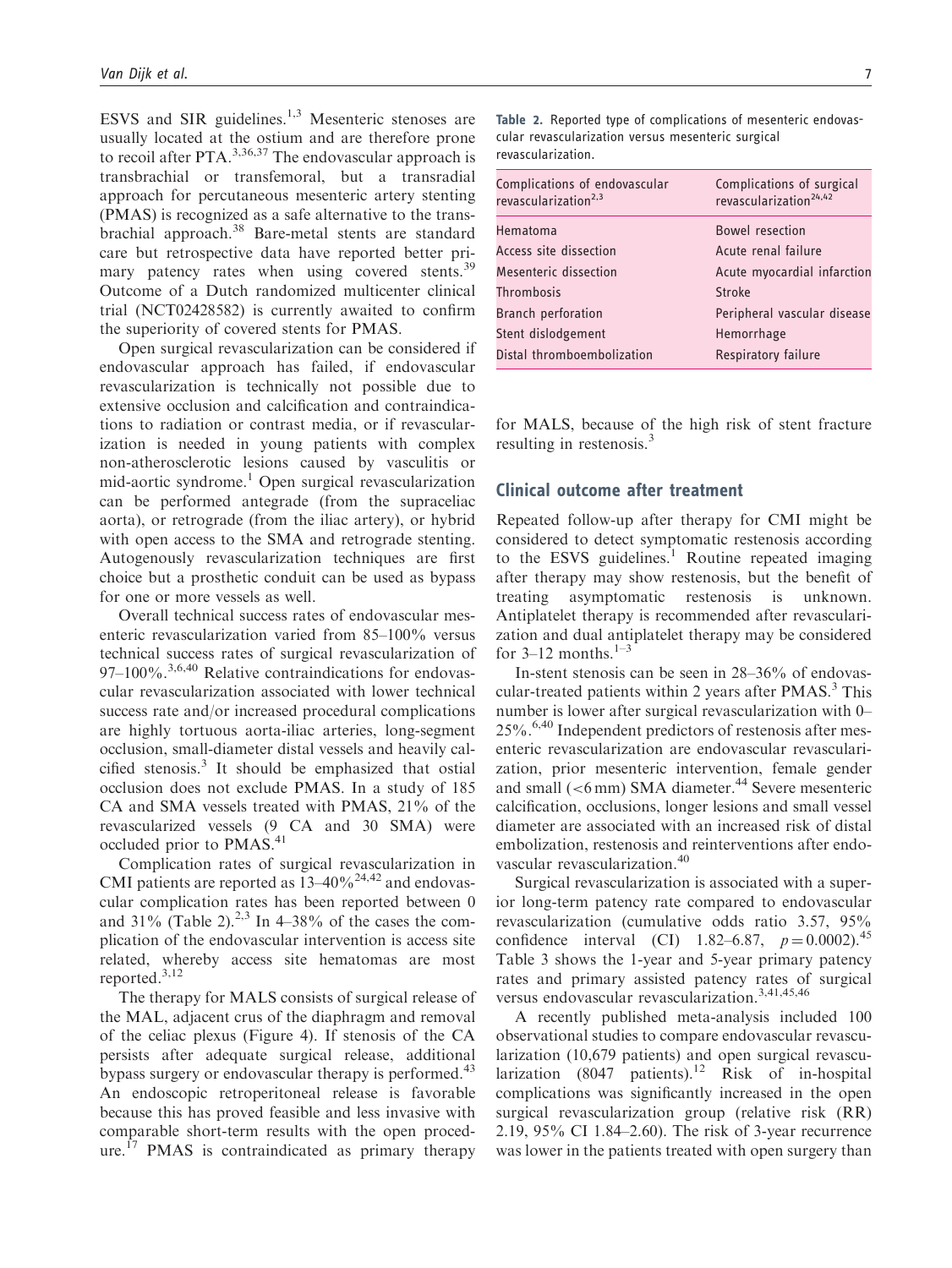|                                      | Surgical<br>revascularization <sup>3,45,46</sup> | Endovascular<br>revascularization <sup>3,41</sup> |
|--------------------------------------|--------------------------------------------------|---------------------------------------------------|
| 1-year primary patency rate          | 91%                                              | $58 - 88%$                                        |
| 1-year primary assisted patency rate | 96%                                              | 90%                                               |
| 5-year primary patency rate          | $74 - 90%$                                       | $45 - 52%$                                        |
| 5-year primary assisted patency rate | $96 - 98%$                                       | $69 - 79%$                                        |

Table 3. The 1-year and 5-year primary patency rates and primary assisted patency rates of surgical versus endovascular revascularization for CMI.

Primary patency rate: uninterrupted vessel patency after initial intervention without repeat intervention.<sup>3</sup>

Primary assisted patency rate: successful restoration of vessel patency by revascularization therapy of restenosis or a newly occurring arterial stenosis of the previously treated lesion. Primary assisted patency ends with vessel occlusion.<sup>3</sup>

in the patients treated with endovascular approach (RR 0.47, 95% CI 0.34–0.66). The 3-year survival rate was not significantly different (RR 0.96, 95% CI 0.86–1.07). The ESVS guidelines recommend to offset the superior long-term results of open revascularization against the possible early benefits of endovascular revascularization in the absence of randomized controlled trials.<sup>1</sup>

Immediate symptom relief is reported in 90–98% of surgical-treated patients and remains excellent after 5 years with 89–92%.<sup>6</sup> After endovascular revascularization, immediate symptom relief was reported in 87– 95%, symptom relief after 3 years in 61–88%, and in 51% after 5 years. $6$ 

A retrospective analysis of prospectively collected data (10,920 endovascular revascularized patients versus 4555 surgical revascularized patients) showed that endovascular revascularization is associated with a significantly lower in-hospital mortality rate of 2.4%, shorter length of hospitalization by 10 days, and lower costs of hospitalization with a saving of \$25,000 compared to surgical revascularization.<sup>47</sup>

# Conclusion

This review provides an overview on the current clinical management of CMI, which is summarized in an algorithm (Figure 2). Although the exact incidence of CMI is unknown, it is expected that the incidence will increase in the upcoming years due to the aging population and the increasing prevalence of cardiovascular disease in Europe. Cardiovascular disease patients have an increased life expectancy due to the improved diagnostics and better therapeutic opportunities, but these patients are also prone to develop mesenteric atherosclerosis. Patients with CMI present usually with GI symptoms. The diagnostic work-up of the patient suspected of CMI and therapeutic management is multidisciplinary. Early diagnosis is important to timely treat, improve quality of life and to prevent acute-onchronic mesenteric ischemia.

#### Author contributions

LJDD: planning and drafting the manuscript; DN: planning and critical revision of the manuscript; ACV, JJK, RHG, HJMV, AM and MJB: critical revision of the manuscript. All authors approved the final draft submitted.

#### Declaration of conflicting interests

HJMV is a consultant for Medtronic, WL Gore, Endologix and Arsenal AAA. AM has a proctorship for Terumo and Merit Medical. All other authors declared no potential conflicts of interest for the research, authorship, and/or publication of this article.

## Ethics approval

Not applicable

#### Funding

This research received no specific grant from any funding agency in the public, commercial, or not-for-profit sectors.

#### Informed consent

Not applicable

## ORCID iD

Louisa JD van Dijk  $\bullet$  <http://orcid.org/0000-0002-6507-5666> Robert H Geelkerken **[http://orcid.org/0000-0002-6507-](http://orcid.org/0000-0002-6507-5666)** [5666](http://orcid.org/0000-0002-6507-5666)

## **References**

- 1. Bjorck M, Koelemay M, et al. Editor's choice—Management of the diseases of mesenteric arteries and veins: clinical practice guidelines of the European Society of Vascular Surgery (ESVS). Eur J Vasc Endovasc Surg 2017; 53: 460–510.
- 2. Fidelman N, AbuRahma AF, Cash BD, et al. ACR Appropriateness Criteria® radiologic management of mesenteric ischemia. J Am Coll Radiol 2017; 14: S266–S271.
- 3. Pillai AK, Kalva SP, Hsu SL, et al. Quality improvement guidelines for mesenteric angioplasty and stent placement for the treatment of chronic mesenteric ischemia. J Vasc Interv Radiol 2018; 29: 642–647.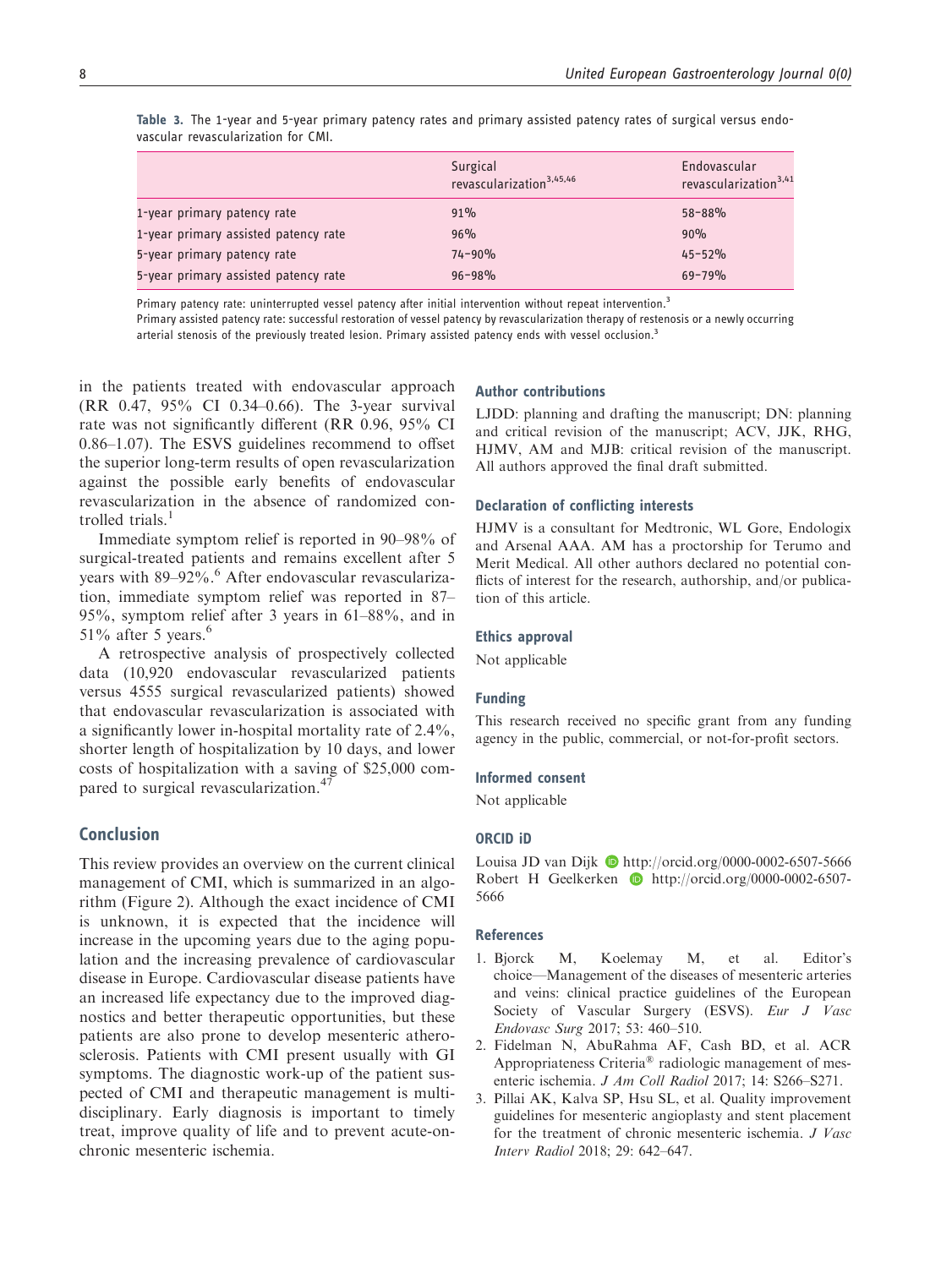- 4. Sana A, Vergouwe Y, van Noord D, et al. Radiological imaging and gastrointestinal tonometry add value in diagnosis of chronic gastrointestinal ischemia. Clin Gastroenterol Hepatol 2011; 9: 234–241.
- 5. Mensink PB, van Petersen AS, Geelkerken RH, et al. Clinical significance of splanchnic artery stenosis. Br J Surg 2006; 93: 1377–1382.
- 6. Clair DG and Beach JM. Mesenteric ischemia. N Engl J Med 2016; 374: 959–968.
- 7. Roobottom CA and Dubbins PA. Significant disease of the celiac and superior mesenteric arteries in asymptomatic patients: predictive value of Doppler sonography. AJR Am J Roentgenol 1993; 161: 985–988.
- 8. van Noord D, Kuipers EJ and Mensink PB. Single vessel abdominal arterial disease. Best Pract Res Clin Gastroenterol 2009; 23: 49–60.
- 9. van Dijk LJD, Moons LMG, van Noord D, et al. Persistent symptom relief after revascularization in patients with single-artery chronic mesenteric ischemia. J Vasc Surg 2018; 68: 779–785.
- 10. Otte JA, Geelkerken RH, Oostveen E, et al. Clinical impact of gastric exercise tonometry on diagnosis and management of chronic gastrointestinal ischemia. Clin Gastroenterol Hepatol 2005; 3: 660–666.
- 11. Kim EN, Lamb K, Relles D, et al. Median arcuate ligament syndrome—review of this rare disease. JAMA Surg 2016; 15: 471–477.
- 12. Alahdab F, Arwani R, Pasha AK, et al. A systematic review and meta-analysis of endovascular versus open surgical revascularization for chronic mesenteric ischemia. J Vasc Surg 2018; 67: 1598–1605.
- 13. Reilly LM, Ammar AD, Stoney RJ, et al. Late results following operative repair for celiac artery compression syndrome. J Vasc Surg 1985; 2: 79–91.
- 14. Mensink PB, van Petersen AS, Kolkman JJ, et al. Gastric exercise tonometry: the key investigation in patients with suspected celiac artery compression syndrome. *J Vasc* Surg 2006; 44: 277–281.
- 15. Grotemeyer D, Duran M, Iskandar F, et al. Median arcuate ligament syndrome: vascular surgical therapy and follow-up of 18 patients. Langenbecks Arch Surg 2009; 394: 1085–1092.
- 16. Baccari P, Civilini E, Dordoni L, et al. Celiac artery compression syndrome managed by laparoscopy. J Vasc Surg 2009; 50: 134–139.
- 17. van Petersen AS, Vriens BH, Huisman AB, et al. Retroperitoneal endoscopic release in the management of celiac artery compression syndrome. J Vasc Surg 2009; 50: 140–147.
- 18. Roseborough GS. Laparoscopic management of celiac artery compression syndrome. J Vasc Surg 2009; 50: 124–133.
- 19. Kolkman JJ, Bargeman M, Huisman AB, et al. Diagnosis and management of splanchnic ischemia. World J Gastroenterol 2008; 14: 7309–7320.
- 20. Rutjes AW, Reitsma JB, Coomarasamy A, et al. Evaluation of diagnostic tests when there is no gold standard. A review of methods. Health Technol Assess 2007; 11: iii, ix–51.
- 21. Sana A, Moons LM, Hansen BE, et al. Use of visible light spectroscopy to diagnose chronic gastrointestinal ischemia and predict response to treatment. Clin Gastroenterol Hepatol 2015; 13: 122–130.e1.
- 22. van Noord D, Sana A, Moons LM, et al. Combining radiological imaging and gastrointestinal tonometry: a minimal invasive and useful approach for the workup of chronic gastrointestinal ischemia. Eur J Gastroenterol Hepatol 2013; 25: 719–725.
- 23. Mensink PB, Geelkerken RH, Huisman AB, et al. Twenty-four hour tonometry in patients suspected of chronic gastrointestinal ischemia. Dig Dis Sci 2008; 53: 133–139.
- 24. Mensink PB, Moons LM and Kuipers EJ. Chronic gastrointestinal ischaemia: shifting paradigms. Gut 2011; 60: 722–737.
- 25. ter Steege RW, Sloterdijk HS, Geelkerken RH, et al. Splanchnic artery stenosis and abdominal complaints: clinical history is of limited value in detection of gastrointestinal ischemia. World J Surg 2012; 36: 793–799.
- 26. Schaefer PJ, Pfarr J, Trentmann J, et al. Comparison of noninvasive imaging modalities for stenosis grading in mesenteric arteries. Rofo 2013; 185: 628–634.
- 27. Shirkhoda A, Konez O, Shetty AN, et al. Mesenteric circulation: three-dimensional MR angiography with a gadolinium-enhanced multiecho gradient-echo technique. Radiology 1997; 202: 257–261.
- 28. van Dijk LJ, van Petersen AS and Moelker A. Vascular imaging of the mesenteric vasculature. Best Pract Res Clin Gastroenterol 2017; 31: 3–14.
- 29. Benaron DA, Parachikov IH, Cheong WF, et al. Design of a visible-light spectroscopy clinical tissue oximeter. J Biomed Opt 2005; 10: 44005.
- 30. Van Noord D, Sana A, Benaron DA, et al. Endoscopic visible light spectroscopy: a new, minimally invasive technique to diagnose chronic GI ischemia. Gastrointest Endosc 2011; 73: 291–298.
- 31. van Dijk LJD, van der Wel T, van Noord D, et al. Intraobserver and interobserver reliability of visible light spectroscopy during upper gastrointestinal endoscopy. Expert Rev Med Devices 2018; 1–6.
- 32. van Noord D, Mensink PB, de Knegt RJ, et al. Serum markers and intestinal mucosal injury in chronic gastrointestinal ischemia. Dig Dis Sci 2011; 56: 506–512.
- 33. Mensink PB, Hol L, Borghuis-Koertshuis N, et al. Transient postprandial ischemia is associated with increased intestinal fatty acid binding protein in patients with chronic gastrointestinal ischemia. Eur J Gastroenterol Hepatol 2009; 21: 278–282.
- 34. Van Noord D, Biermann K, Moons LM, et al. Histological changes in patients with chronic upper gastrointestinal ischaemia. Histopathology 2010; 57: 615–621.
- 35. Zettervall SL, Lo RC, Soden PA, et al. Trends in treatment and mortality for mesenteric ischemia in the United States from 2000 to 2012. Ann Vasc Surg 2017; 42: 111–119.
- 36. Landis MS, Rajan DK, Simons ME, et al. Percutaneous management of chronic mesenteric ischemia: outcomes